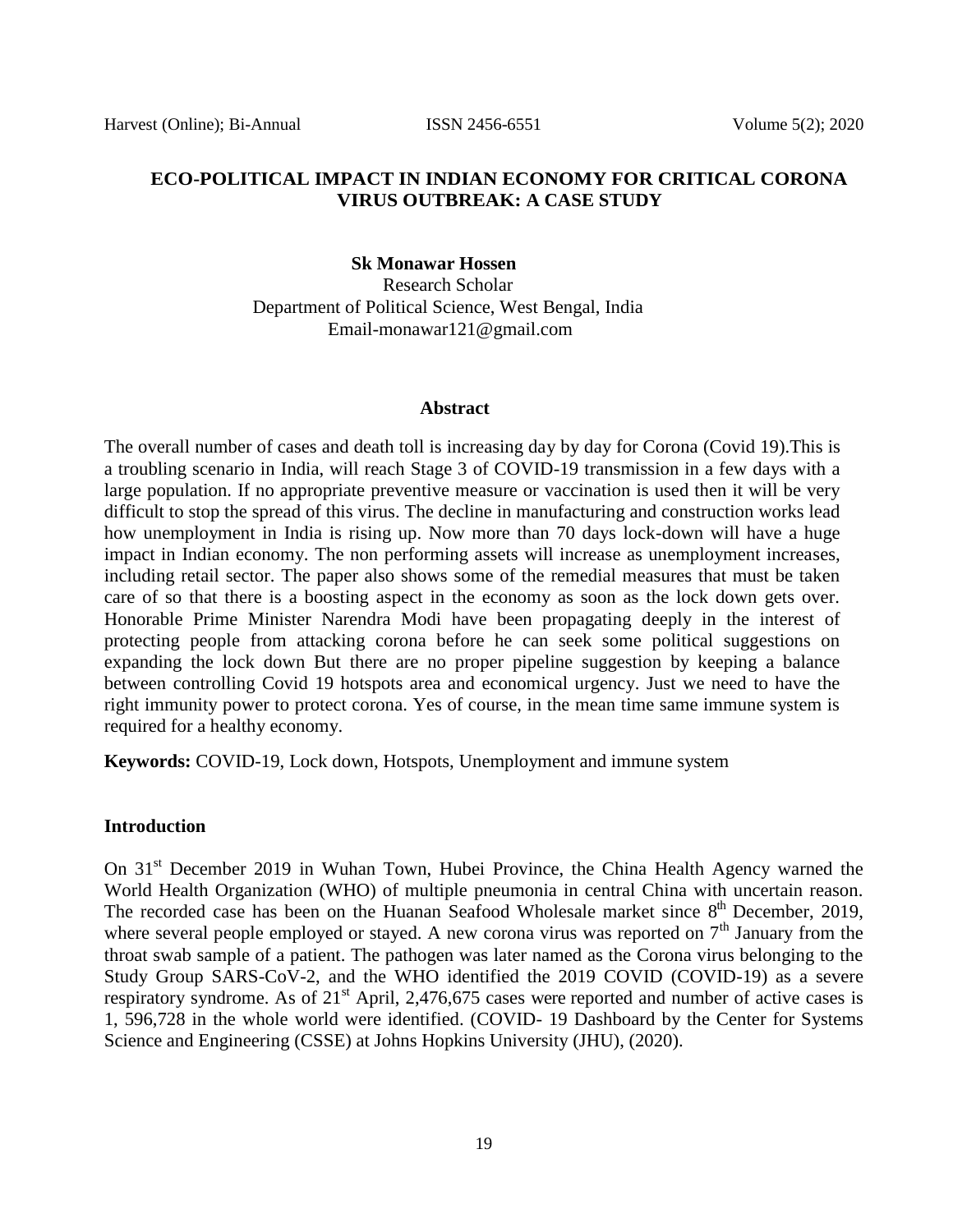The WHO has stated the epidemic of SARS-CoV-2 an International Public Health Emergency (PHEIC). The epidemic is increasing quickly across mainland China and has now entered many nations.

Both global markets are tightly consistent in this new era. It will have a low to large influence globally if it occurred in some region of the world. This would have a significant impact on one of the largest economies like China in the world. Worldwide, over 27 million workers are reported to be affected by corona-virus spread by the International Labor Organization (ILO). Four individuals out of five (80 percent) of the global 3.3 billion population are projected to be impacted by full or fractional employment closing. Kristalina Georgieva, director of the International Monetary Facility (IMF), said that since the great depression of the 1930s the world has been experiencing the toughest global downturn (PTI, 2020). There are high concerns for informal, low pay and low skilled workers. This utter lack of wealth is devastating to them. The aim of this paper is to analyze the difference between the pre pandemic and the post pandemic situation of the work force in India.

# **Objective of study**

- **1.** What is the current scenario of the job market?
- **2.** What is the impact of the lock down in India?
- **3.** How can India regain its growth after the lock down?

Our honorable Prime Minister Narendra Modi announced a 'Janta Curfew' on 22<sup>nd</sup> March, Sunday, followed by a complete 21 day lock down from  $24<sup>th</sup>$  of March across India and requested all to remain socially distant. He informed that people that come from outside or other nations are to be isolated or in quarantine. This shows that within the two-week period of lockdown, 120 million workers have lost their jobs. If we presume that one-half (60 million homes or 300 million people) of India's households, on the basis of the census of 2011, are a family members with an average family size of four households, it may face a severe survival problem and about 227 million households are badly affected. The CMIE study revealed that employment has declined dramatically and unemployment has risen significantly in March 2020. The unemployed people have also increased up from 32 million to 38 million during the same period. The situation became further poorer as we moved into the lockdown period in the last week of March and the unemployment rate scored to 23.8%.

The five major impacted industries in urban areas are the manufacturing (28 million), retail, hotel and restaurants (32 million), building (15 million), shipping, storage and communications (11 million) and banking, enterprise and real estate (7 million). This sector is influenced by approximately 93 million informal staff. 50% of the 93 million unpaid employees operating in these sectors are self-employed, 20% are seasonal day-to-day wage jobs, and 30% are wage and contract employees without any network of social security. Casual employees are considered the most disadvantaged in the building industry because of the irregularity of their jobs and the lowest average wage earned. Therefore, some frequent staff, those who are currently not in service, skilled workers and small shopkeepers who may sit idle at home or come back to their homes or remain in the accommodation will not be able to recoil from the lockout time.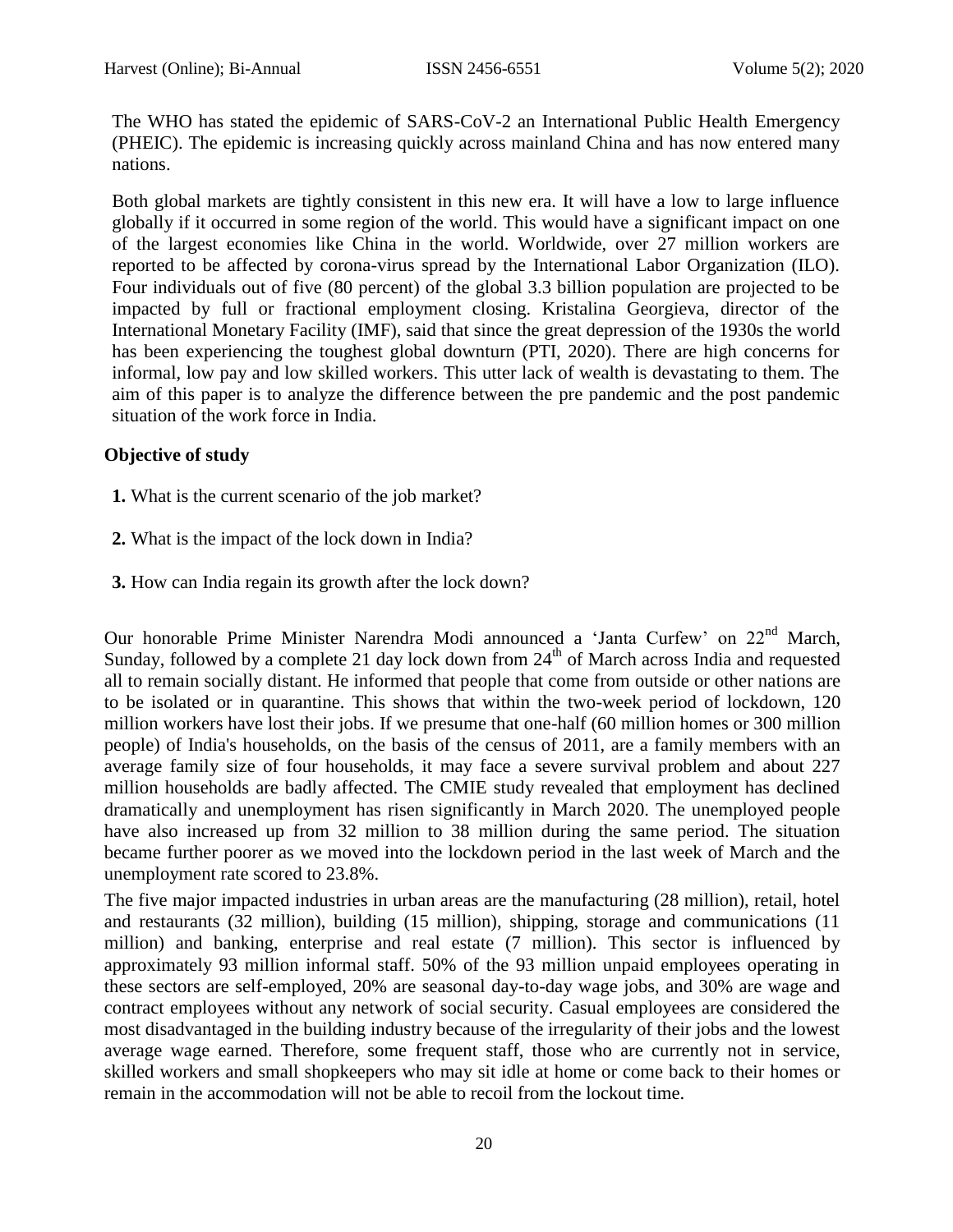The survey result showed:

Major 55 percent of Indian companies have been seen to have a major effect even in early stages on company activities as a consequence of the Corona virus outbreak.

Cash management in companies has been greatly impacted by the pandemic with approximately 75% recorded cash flow less.

The pandemic has had a huge ill effect on the supply chains, as more than 60% of the respondents claim their supply chains have been impacted. The corporations have also found out that they track the situation cautiously and anticipate the pandemic's effect on the supply chain to escalate further.

### **Literature Review:**

A limited amount of study has been done on this topic. But, as the virus has been spreading rapidly, which cannot be controlled through without any vaccines furthermore there are need of certain studies which would suggest what are the possible ways in which an economy should progress when the lock down gets over**.**

Why has a global recession contributed to a health problem? How the world economy coping with the spread of the corona virus? The answer lies in two approaches that crippled economic operations through corona virus. Firstly, the virus spread promoted social isolation and contributed to financial markets, companies and events being shut down. A race to public health and business protection by customers, creditors, and foreign trade partners contributed to the rapid development of the epidemic, and the resulting confusion as to how bad the condition will be

# **Methodology**

In this paper, I present an analysis of how the novel corona virus is affecting the Indian economy. The paper also talks about the possible ways through which India can regain its economic growth as soon as it recovers from the Corona virus pandemic and the Study is completely based on the secondary data. The required data are collected from databases and senior professor interaction, CMIE database, and various newspapers, articles and journals

#### **Mirror of market:**

Over the last two weeks more workers have been shattered over India than all in global history. Today, India has around 137 crore inhabitants (India Population, 2020). Around 103 lakh, having age more than 15 years, is in the working population.

In two weeks' period, the amount of productive staff decreased from 40.4 crore to 28.5 crore, which reflects an additional 11.9 crore. The condition is, however, that in the last two weeks, about 12 Crore Indians have lost their employment. Suppose that eight of these crore was their family's primary or only earner.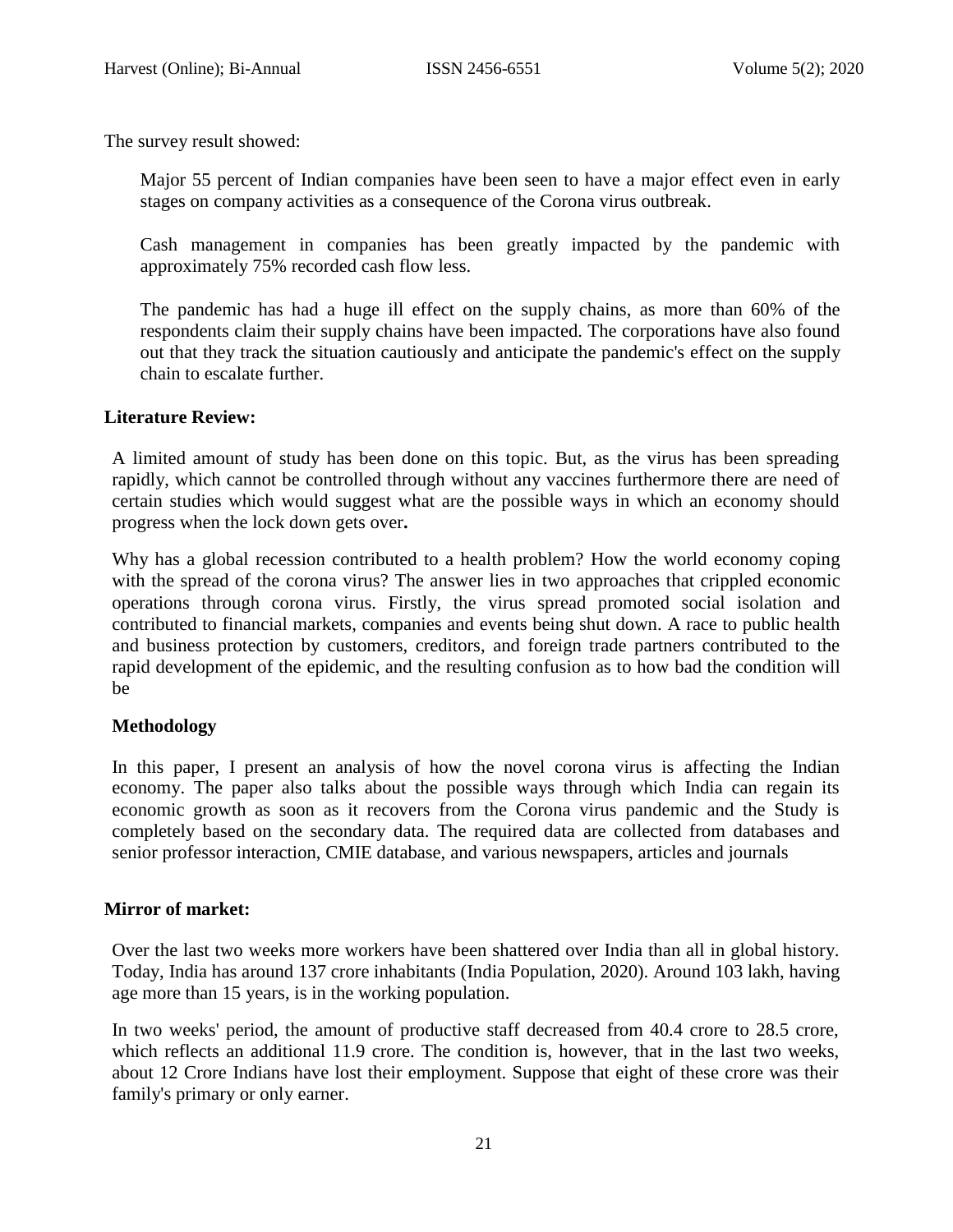For the full month of March, CMIE estimated the jobless rate to be 8.7 percent compared with 7.8 percent in February 2020 (Goswami, 2020). This is apparent that jobs has dropped significantly and that unemployment has increased at the same period in March 2020, according to CMIE whose survey sizes typically reach 117,000 people for monthly figures.

### **Impact of Lock down:**

#### **(a) Unemployment**

The uncertainties regarding Covid-19 have been reduced to a domestic and foreign market shock due to the effects of imports from China with social distancing and locks in certain areas contributing to shutdowns of output and job losses. At the national stage the influence of the pandemic could have a longer-term effect on some other industries, especially if demand is at a discretionary point, resulting in stagnation in domestic needs, deterioration purchasing power due to losses at employment or wage cutting and the trickle-down consequences of demand rescheduling.

It said lower global demand and the price of goods such as oil and gas, metals, would have an effect. The chart below shows the rise of the unemployment in the time of Covid  $-19$ , in comparison to the previous years.

| <b>Months</b> | $2016\%$ | $2017\frac{6}{6}$ | $2018\%$ |      | $2019\frac{6}{6}$ 2020 $\overline{\left( \% \right)}$ (Till June) |
|---------------|----------|-------------------|----------|------|-------------------------------------------------------------------|
| January       | 8.69     | 5.91              | 5.12     | 6.86 | 7.19                                                              |
| February      | 8.46     | 5.51              | 5.87     | 7.20 | 7.78                                                              |
| March         | 8.73     | 4.67              | 6.06     | 6.65 | 8.74                                                              |
| April         | 8.90     | 3.87              | 5.57     | 7.35 | 7.69                                                              |
| May           | 9.65     | 4.09              | 5.14     | 7.03 | 5.50                                                              |
| June          | 8.91     | 4.12              | 5.75     | 7.87 | 5.12                                                              |
| July          | 8.51     | 3.37              | 5.66     | 7.34 |                                                                   |
| August        | 9.59     | 4.07              | 6.27     | 8.19 |                                                                   |
| September     | 8.46     | 4.63              | 6.47     | 7.16 |                                                                   |
| October       | 6.73     | 5.01              | 6.83     | 8.10 |                                                                   |
| November      | 6.51     | 4.72              | 6.65     | 7.23 |                                                                   |
| December      | 6.40     | 4.74              | 7.02     | 7.60 |                                                                   |

#### Unemployment rate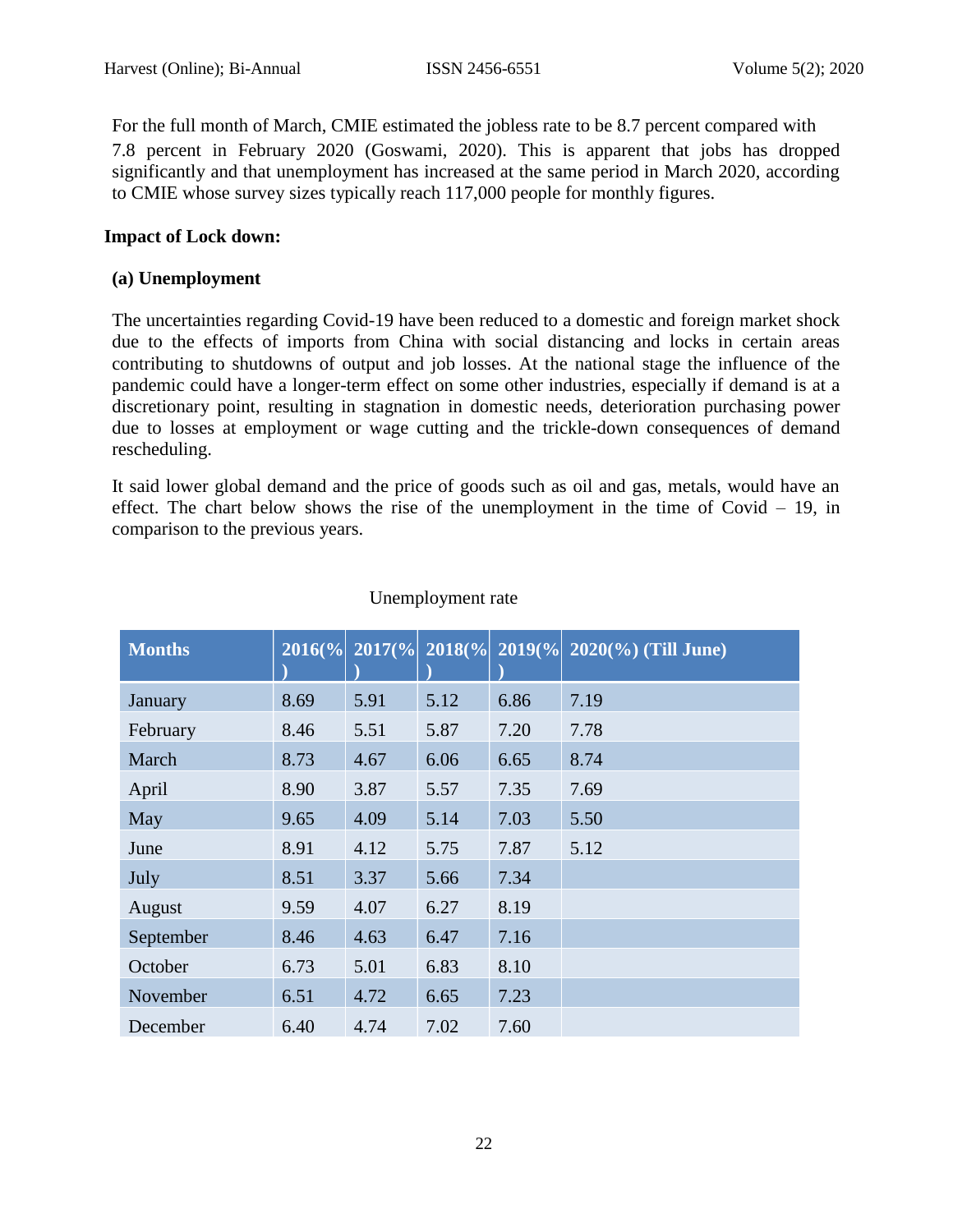A clearer picture can be shown if we compare between the pre pandemic scenarios of unemployment with the existing one. The Labor Report of March 2020 was alarming. Yet things have become even stronger over the past two weeks. In April 2020, the unemployment rate hit an all-time peak of 23.8%. In March 2020, the labor rate was 41.9%. In February it was 42.6% and in March 2019 it was 42.7%. Because of the national closure to curb the spread of corona virus, CMIE data expected a decline in labor participation levels. Yet just before the lockout, this decline appears to have happened.

From January to March, the number of people working fell from 411 million to 396 million, whilst the number of unemployed increased from 32 million to 38 million.

# **(b) Fall in Industrial Production**

The lock-down is excluded from power generation, steel processing, fertilizers, fuel, drugs, petroleum products and mining. Output in these sectors continues. But exempted sectors face rising competition, labor shortages and fragmented supply chains. Data are compiled as four month moving average.

Consumption of oil products fell 18.8% in March 2020 compared with a year earlier. This was the largest decline since monthly data on petroleum usage were released in 2003-2004. So, in at least 16 years this would be the biggest fall. In March 2020, electricity generation fell by 8.8 percent relative to March 2019. Therefore, the decline in power production was 5 of the 12 months of fiscal year 2019-20. Reports show that, on the first day of lock down, the average demand for energy dropped to 2.8 billion units from 3.5 billion units until locking on 25 March. That can be seen in the dropping of 8.8% in the whole month. Coal output in March was confirmed to have been in full swing. In March 2020, the CIL coal off take decreased by 10.3%. Inventories have been rising with coal companies and also with power generating companies. Demand also limits steel production. In March 2020, gross manufacturing of finished steel declined 27.4% the worst ever decline since series beginnings in 1995, according to the Joint Plant Committee (JPC). Companies of fertilizer have confirmed or allegedly dramatically decreased demand. GSFCL is the pioneer in sales of di-ammonium Phosphate (DAP) on the industry. Gujarat State Fertilizers & Chemical Ltd. Once of its plants in west Gujarat has been completely shut down, although other plants have cut capacity by 50%. The President of Nagarjuna Fertilizers and Chemicals said that, owing to decreased manpower, the U. S. Jha may not operate on maximum efficiency.

Urea prices increased by 19.2% in March 2020 the largest change since March 2018 and medicines, soaps, detergents and newspapers have also been exempted from the lockdown.

Apart from the above scenarios, the projects those were undertaken are in sure risk of remaining incomplete. Because of the pandemic, Project promoters seem to have postponed project completions. So, all the projects must get started as soon as the pandemic gets over to regenerate the economic growth of India.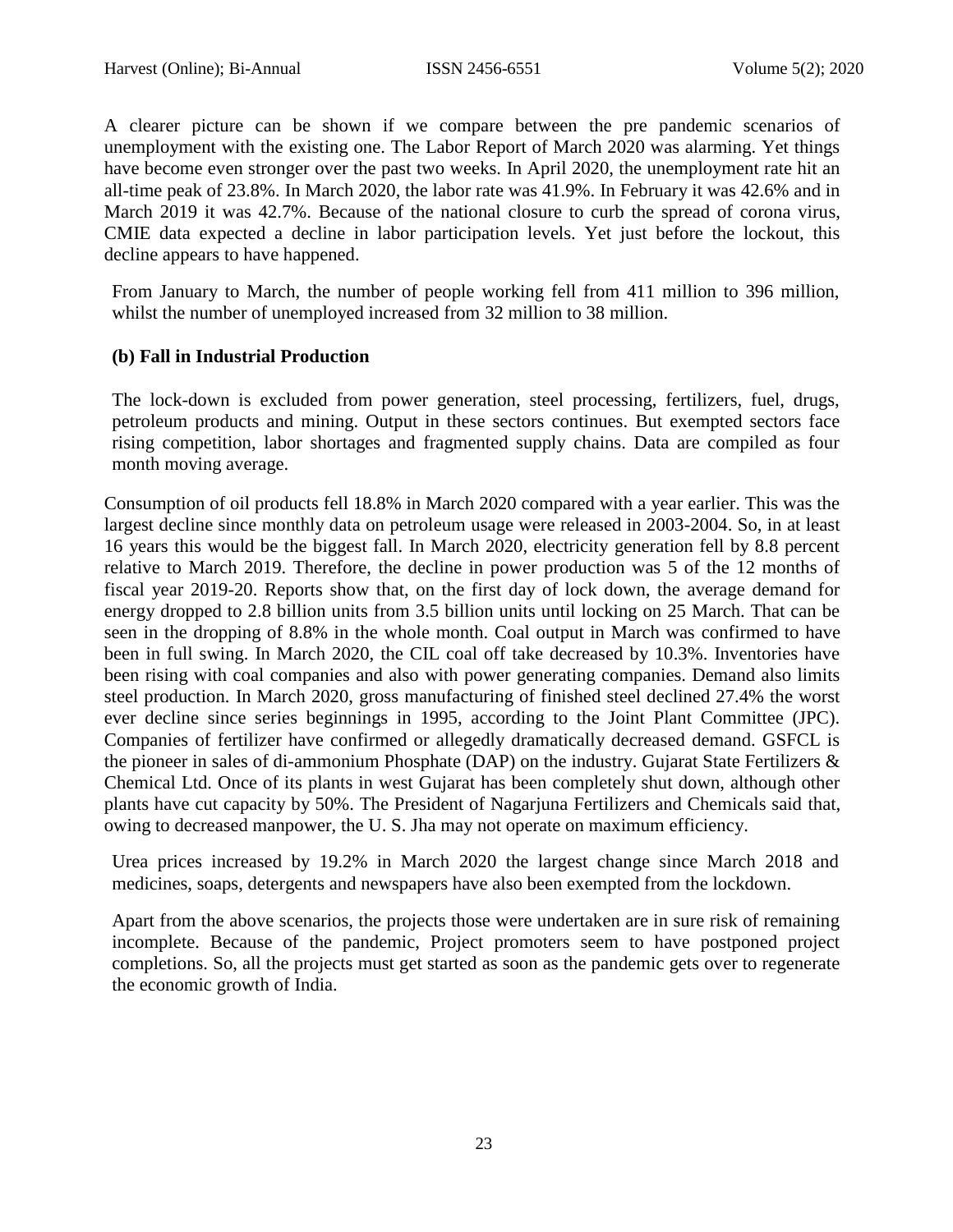### (**C) India: Needs to be rejuvenated**

―We should now plan for what happens after the lockdown, if the virus is not defeated. It will be hard to lock down the country entirely for much longer periods, so we should also be thinking of how we can restart certain activities in certain low-infection regions with adequate precautions." – Raghuram Rajan, former Reserve Bank of India Governor. (Rajan, 2020)

The State and the Center will work together quickly in order to recognize the different forms of contribution provided by state and non-governmental organizations and grants of social support to disadvantaged households in the coming months. Owing to such condition of the economy, it is high time that people should work hand in hand with each other. That does not mean that we can ignore our budgetary constraints, especially given that our revenues will also be severely affected this year. We need to prioritize, cut back or postpone lower-sized expenditures, while concentrating on urgent needs. In order to reassure creditors, the State should voice its commitment to return to fiscal rectitude by supporting its plan, as suggested by the NK Singh committee, to create an autonomous fiscal Council and a medium-term debt objective. Small Industrial Development Bank of India may further improve the loan guarantee terms of its bank loans. This reflects the possible future contribution of the SME to the exchequer by the government and today it provides easier access to funding. Large corporations may also be a way of supplying their smaller suppliers with funds. In bond markets, they will generally collect money and pass it on. Unfortunately, corporate bond markets are not very accessible to issues today. Banks, insurance companies, and bond mutual funds should be encouraged to buy new investment-grade bond issuances, and their way eased by the Reserve Bank of India agreeing to lend against their high-quality bond portfolios.

Finally, in the financial field, there are certainly problems in both the household and business markets. Although the bank has saturated the banking system with liquidity, it may have to go beyond lending, for example to well-managed NBFCs, against high-quality collateral. Further liquidity, however, does not lead to loan losses. The non performing assets will increase as unemployment increases, including retail loans. In order to create capital reserves, the Reserve Bank will accept the moratorium on dividend payments by financial institutions. Nevertheless, some institutions can need more capital, and the regulator needs to prepare.

―It is said that India reforms only in crisis. Hopefully, this otherwise unmitigated tragedy will help us see how weakened we have become as a society, and will focus our politics on the critical economic and healthcare reforms we sorely need." - Raghuram Rajan, former Reserve Bank of India Governor.

# **Conclusion:**

The continuous decline in the jobs and growth will have a huge impact on health and survival for the weaker section of the people. (Jagannathan, 2020) Prime Minister Narendra Modi is in front of tremendous anxiety from several State Heads and his health department in India to extend the lock to avoid infection. The IT industries are now in function and the amount of citizens contaminated is increasing after they have begun their everyday jobs. There would be an eagerness to stretch the lock down so he must stop it. There is no situation where the lockout stops suddenly and it has to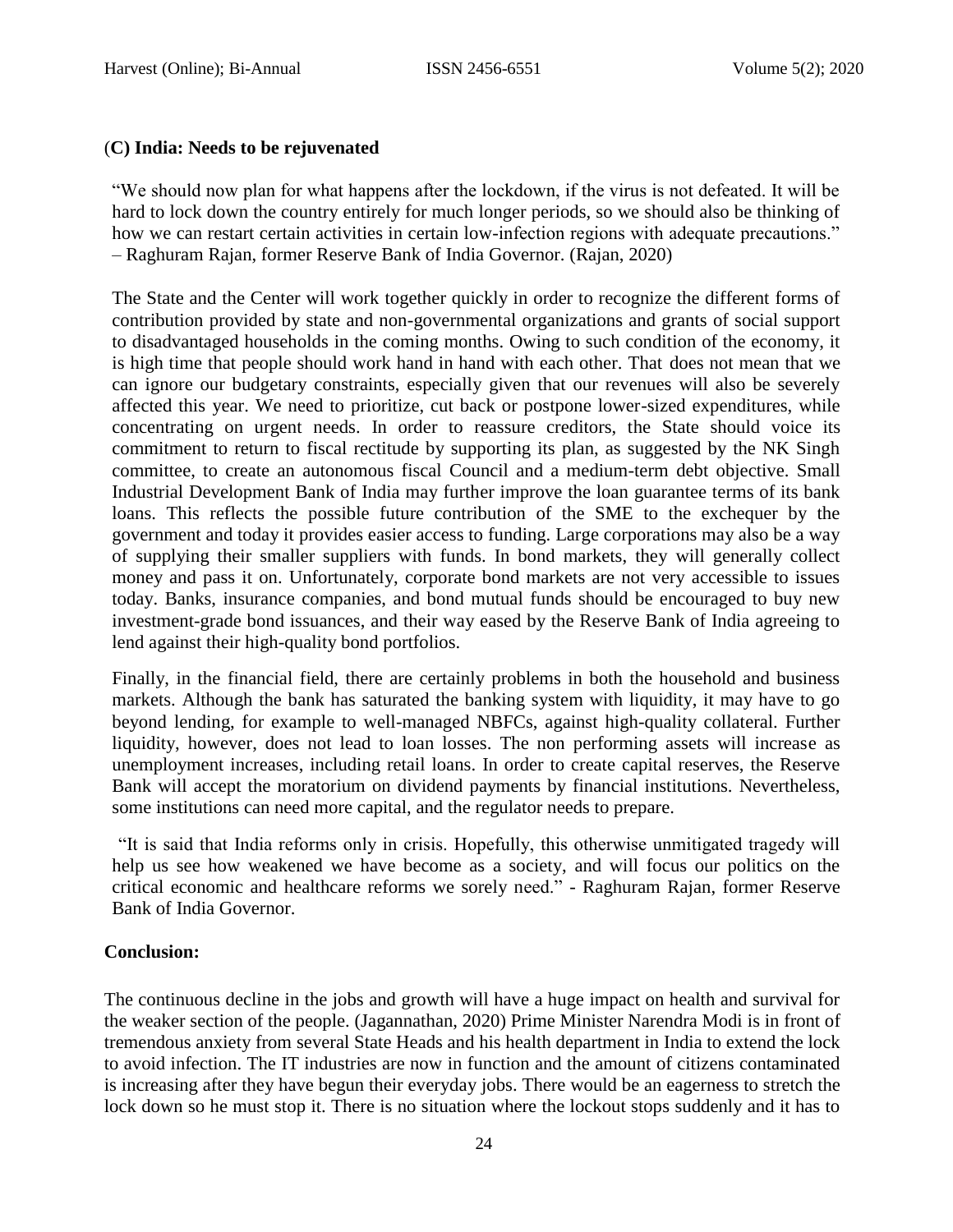be done in stages by keeping a balance between Covid 19 hotspots and economic needs. Mr Modi should open up certain places where there are very less or no cases registered in the past 14 days. The lock down in the more disease lying face down areas can be extended considering the situations. Long-term lock down would deepen our systemic unemployment. Mr Narendra Modi will think about deeply in the interest of protecting people from death before he can seek some political suggestions on expanding the lock down. Some remedies are worse than the illness and the condition is considered life-protection loss. Life itself is less relevant without livelihoods. Just as the right antidote to sickness is a healthy body, the right antidote to Covid-19 in the medium term is a healthy economy. (Jagannathan, 2020)

Lastly the country is now passing through a deep crisis, first due to the devastated economy, then for Covid epidemic, and third for the division amongst people.

WHO has stated that "Without unity we assure you, even any country that may have a better system will be in trouble and more crisis. That's our message unity at national level, no politicizing, no need to use COVID to score political points, no need." What is urgently needed at this point is unity. Fight against Covid could not be won unless efforts of people are united. To regain the trust of people then the fear of poor and marginalized are to be mitigated. A fear psychosis has grown within the psyche of poor and marginalized that the ruling alliance has a secret plan to devour of their citizenship and other rights. So long it will not be done the objectives of Lockdown will be portrayed to them to be something else than Covid.

# **References:**

1. Ministry of Health & Family Welfare, Government of India- Containment Plan, NovelCorona virus Disease 2019-COVID-19

2. World Health Organization --2019 Novel Corona Virus (2019-nCoV): Strategic Preparedness and Response Plan WHO 2020. (Draft as on 3rd February 2020)

3. Government of India---Ministry of Health & Family Welfare, Government of India Containment Plan, Novel Corona virus Disease 2019 (COVID 19)

4. World Health Organization Emergencies: Corona virus Emergency Committee Second MeetingDate30.1.2020

Link:https:/[/www.who.int/docs/default-source/coronaviruse/transcripts/ihr-emergency](http://www.who.int/docs/default-source/coronaviruse/transcripts/ihr-emergency-)committee-for-pneumonia-due-to-the-novel-coronavirus-2019-ncov-press-briefing-transcript-30012020.pdf?sfvrsn=c9463ac1\_

5.World health organization: Virtual press conference on COVID-19, Dated 11 March 2020 . Linc [https://www.who.int/docs/default-source/coronaviruse/transcripts/who-audio-emergencies](https://www.who.int/docs/default-source/coronaviruse/transcripts/who-audio-emergencies-coronavirus-press-conference-full-and-final-11mar2020.pdf?sfvrsn=cb432bb3_2)coronavirus-press-conference-full-and-final-11mar2020.pdf?sfvrsn=cb432bb3\_2

6. Indian Council of Medical Research, Press Release Dated 6th March 2020, (Note on COVID-